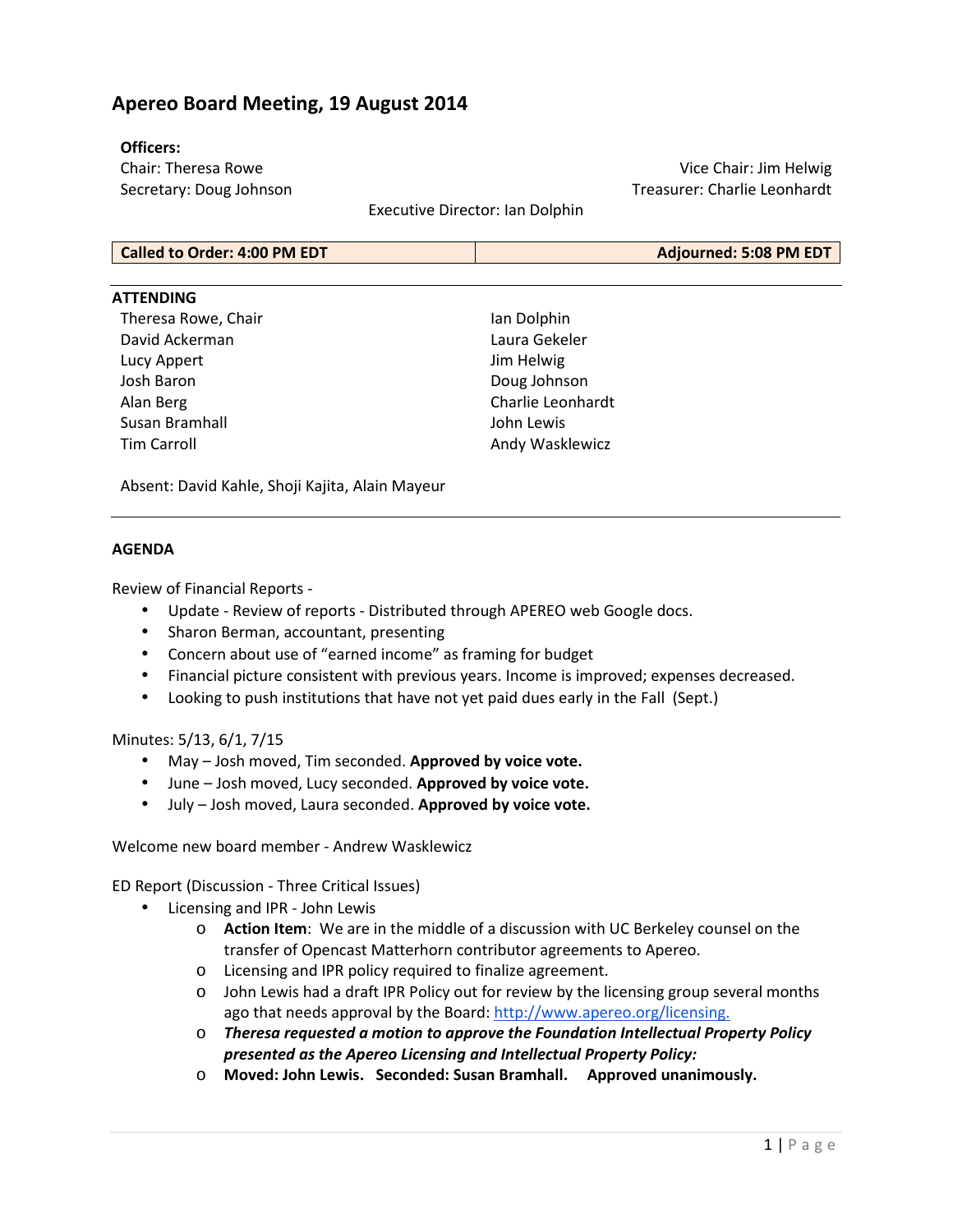- Trademark Policy
	- o **Draft for Comment**: We discussed Trademark policy at the Miami F2F meeting and Ian has taken the Apache model as a starting point, and tweaked it. The draft is in the Apereo Documents folder.
	- o Expressed desire that projects exiting Incubation should be afforded Trademark protection by the Foundation.
	- o **Need feedback to Ian by second week of Sept.**
	- o *Tabled.*
- FYI: Apereo ESUP early Draft, renewed MoU.
	- o Alain, Matthilde Guerin and Ian met in Paris to discuss the renewal of the MoU between Apereo and ESUP. An early draft is available.
	- o **Need feedback to Ian by (TBD).**
	- o Target date for agreement is roughly November.
- Comments on other items from the ED Report.
	- o Can this type of document be posted to Google docs site?
		- The suggestion was made that posting some of this information is not a good idea.

Apereo Credit Card

- Motion: "The Apereo Foundation Board agrees to request a credit card with a transaction limit of \$10,000.00, total limit of \$18,000.00 from the PNC bank for use by the Foundation Administrator on essential Foundation business. This facility should be monitored in line with non-profit best practice by the Treasurer and Executive Director."
- Charges are approved by Ian before being implemented.
- **Moved: David Ackerman. Seconded: Josh Baron. Approved by voice vote.**

Other items coming before the Board and suggested future key items for discussion.

- Request to reconsider time for the Board call.
	- o Suggesting 11AM Eastern
	- o Follow-on discussion by email
- How do we show absences in the minutes: Excused (prior notice) vs. Unexcused (no notice)
	- o Follow-on discussion by email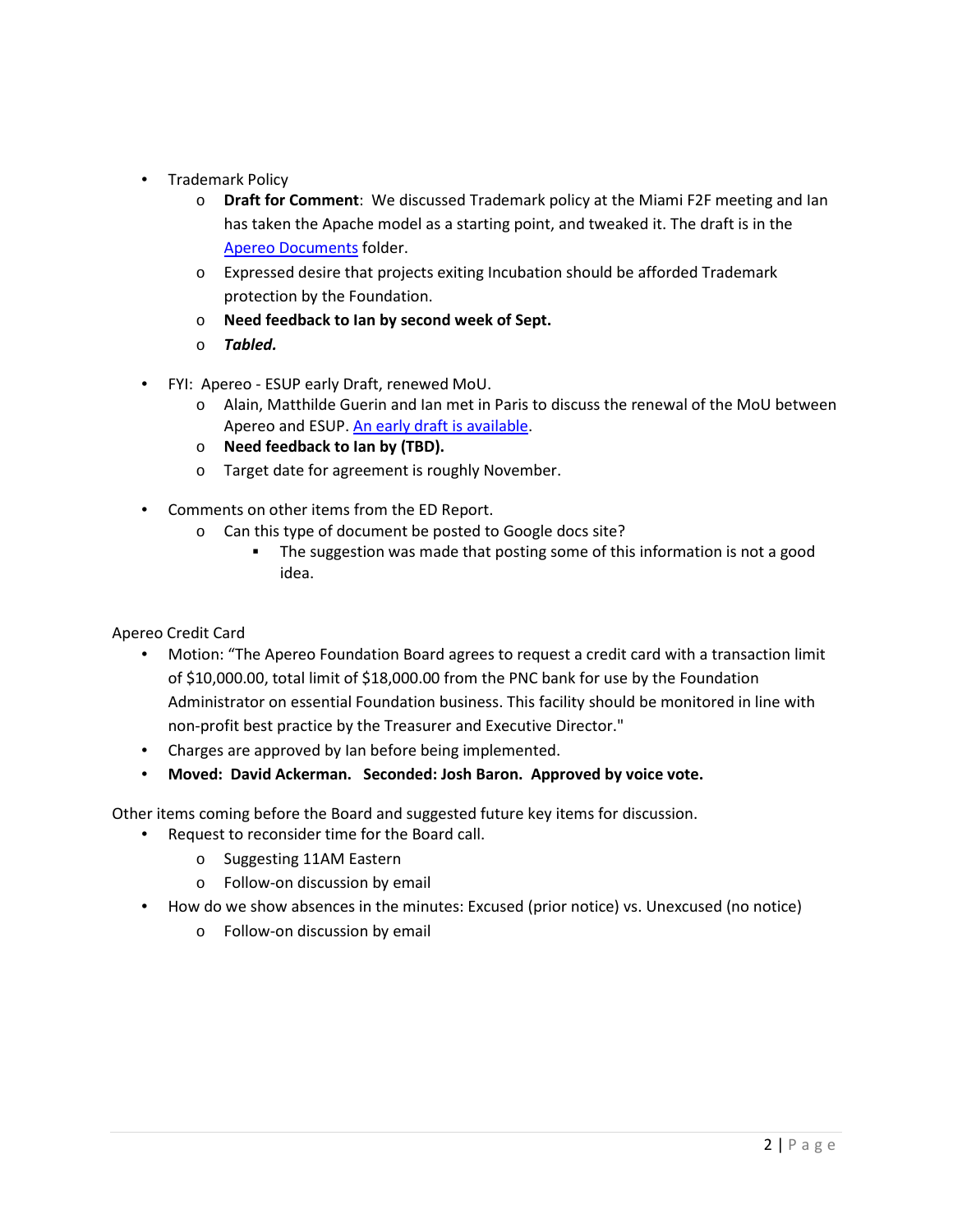### **Pending Board Reports**

- Action Item: Subcommittee Membership Dues Structure (Ian, Alan, Doug, David, Charlie)
- Action Item: Subcommittee Leveraging HE Marketing programs & students (Josh Baron, Theresa Rowe, New Board member?) § Internships? Becoming part of the fabric of learning for HE institutions
- Action Item: Scorecard metrics for organizational health, leading to performance goals (Ian)

### **Participation Calendar:**

- 8/19 Board Call
- 9/16 Board Call
- 9/29 Educause Week
- 10/21 Board Call
- 11/18 Board Call
	- Finalization of Nominations for Board Officers
- 12/16 Board Call

### **Adjournment:**

• **Moved: David Ackerman. Seconded: Lucy Appert. Meeting adjourned at 5:08PM (EDT)**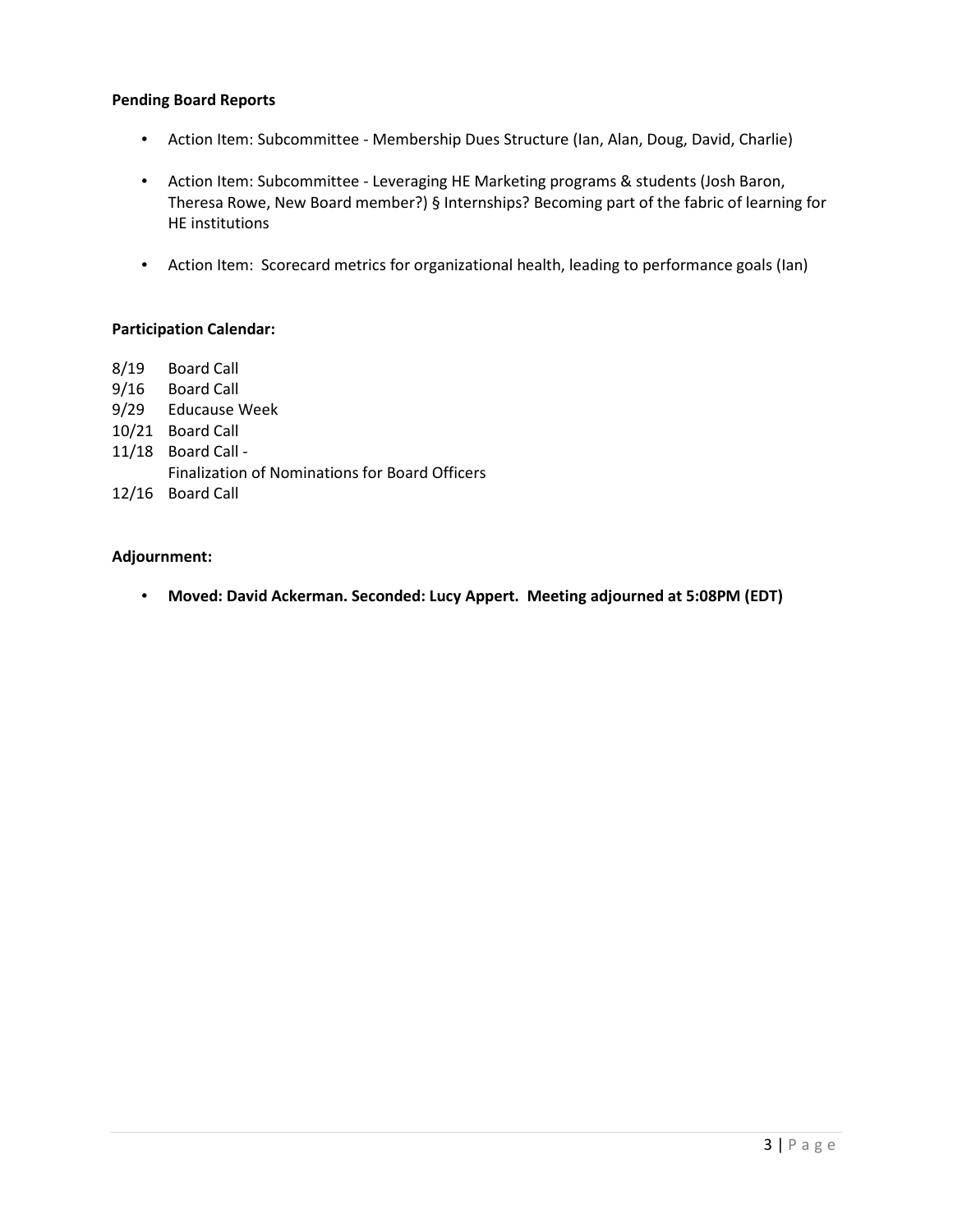# **Pending Action Items**

[Note: Recently completed Action Items are in **Brown** and will be removed I the next iteration of the Board Minutes]

- 1. **Executive Director Performance Goals** (21 January 2014)
	- Ian will draw up a draft set of performance goals; these shall be a topic of conversation for a future meeting. Theresa will approve the final set of goals.
	- Draft job description is now in review; performance goals will be drafted in light of the final job description. **[22 April 2014]**
	- Job description approved **[1 June 2014]**
- 2. **Additional Position Discussion** (21 January 2014)
	- Adding an additional staff member is primarily a budget issue. Chicken-egg issue: budget for staff not really available; but the new position may be important for generating additional revenue.
	- Board will discuss this as part of the financial discussion next month. *Note: Discussed but not yet resolved.*

## **3. Discuss presence of commercial affiliates on Board** (18 March 2014)

- There is broad agreement across the Board that the vendor viewpoint is a valuable perspective
- How to deal with vendors and board representation should be defined and rules added to the by-laws.
- Addressed (?) in August by adding a second vendor representative to the Board.
	- i. *Should this (two commercial affiliate members) become standard practice; or does this issue require more consideration, discussion, edits to by-laws, etc.?*

## **4. Membership/Dues Structure Subcommittee**

- a. Membership/dues structure (Ian, Doug, David, Charlie)
	- i. donations structure including charitable contribution
	- ii. Marketing! (see Communications below)
	- iii. Target: 90 days (Sept.)

## **5. HE Marketing Subcommittee**

- a. Leveraging HE Marketing programs & students (Josh Baron, Theresa Rowe, New Board Member)
	- i. Internships? Becoming part of the fabric of learning for HE institutions

## **6. Ian will approach current users about implications of their use of "Sakai"**

## **7. Register important service and trademarks ASAP (Ian, John Lewis)**

- a. Add "Register trade and service marks" step to incubation process; beef up material discussing this;
- b. Develop policy and Licensing rules.